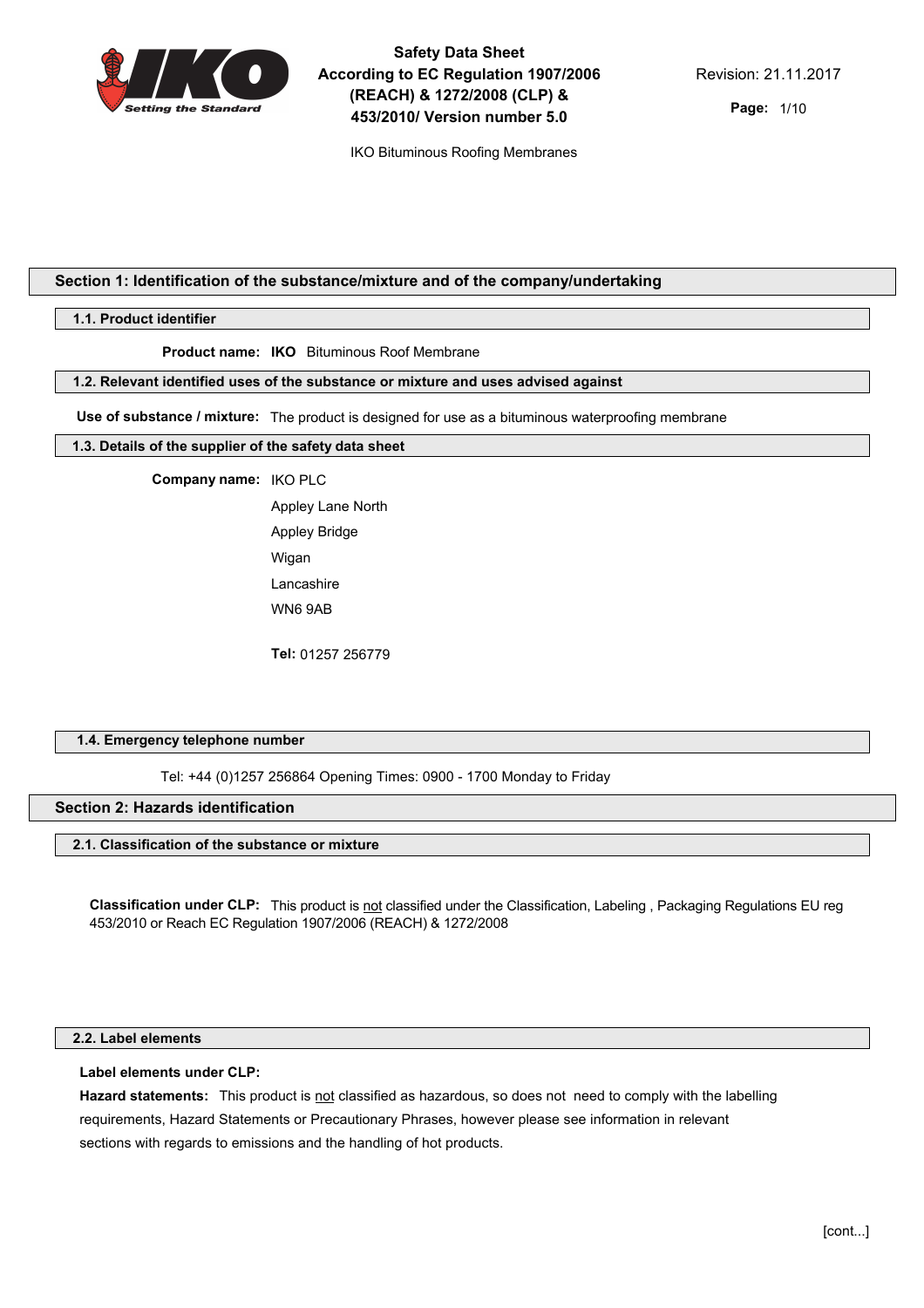

IKO Bituminous Roofing Membrane

**Signal words:** N/A **Hazard pictograms:** N/A **Precautionary statements:** N/A

**Precautionary phrases:** N/A

## **2.3. Other hazards**

**PBT:** This product is not identified as a PBT/vPvB substance.

## **Section 3: Composition/information on ingredients**

## **Mixtures.**

The products are not classed as substances or mixtures under the CLP Regulation (EC) No 1272/2008, 453/2010 but are considered to be articles. The products in the range consist of a reinforcing base material coated with bitumen and a surface finish. The base materials include polyester, glass/polyester and glass fibres in sheet form, some used in conjunction with aluminium foil. The bitumen coating may contain mineral filler and/or synthetic polymers. The fire performance cap sheets have an inert graphite coating on the upper surface of the base carrier and the fire performance vapour control layers have a fire retardant modified bitumen coating. The surface finish may be sand, talc, mineral granules or polymeric film.

The product is not hazardous to health in its normal state. The only hazards associated with the product are during the subsequent usage (for example the 'burning' of torch on products.) Please refer to the 'notes' section regarding the risk associted with hot materials and the constituents associted with bituminous products.

\_\_\_\_\_\_\_\_\_\_\_\_\_\_\_\_\_\_\_\_\_\_\_\_\_\_\_\_\_\_\_\_\_\_\_\_\_\_\_\_\_\_\_\_\_\_\_\_\_\_\_\_\_\_\_\_\_\_\_\_\_\_\_\_\_\_\_\_\_\_\_\_\_\_\_\_\_\_\_\_\_\_\_\_\_\_\_\_\_\_\_\_\_\_\_\_\_\_\_\_\_\_\_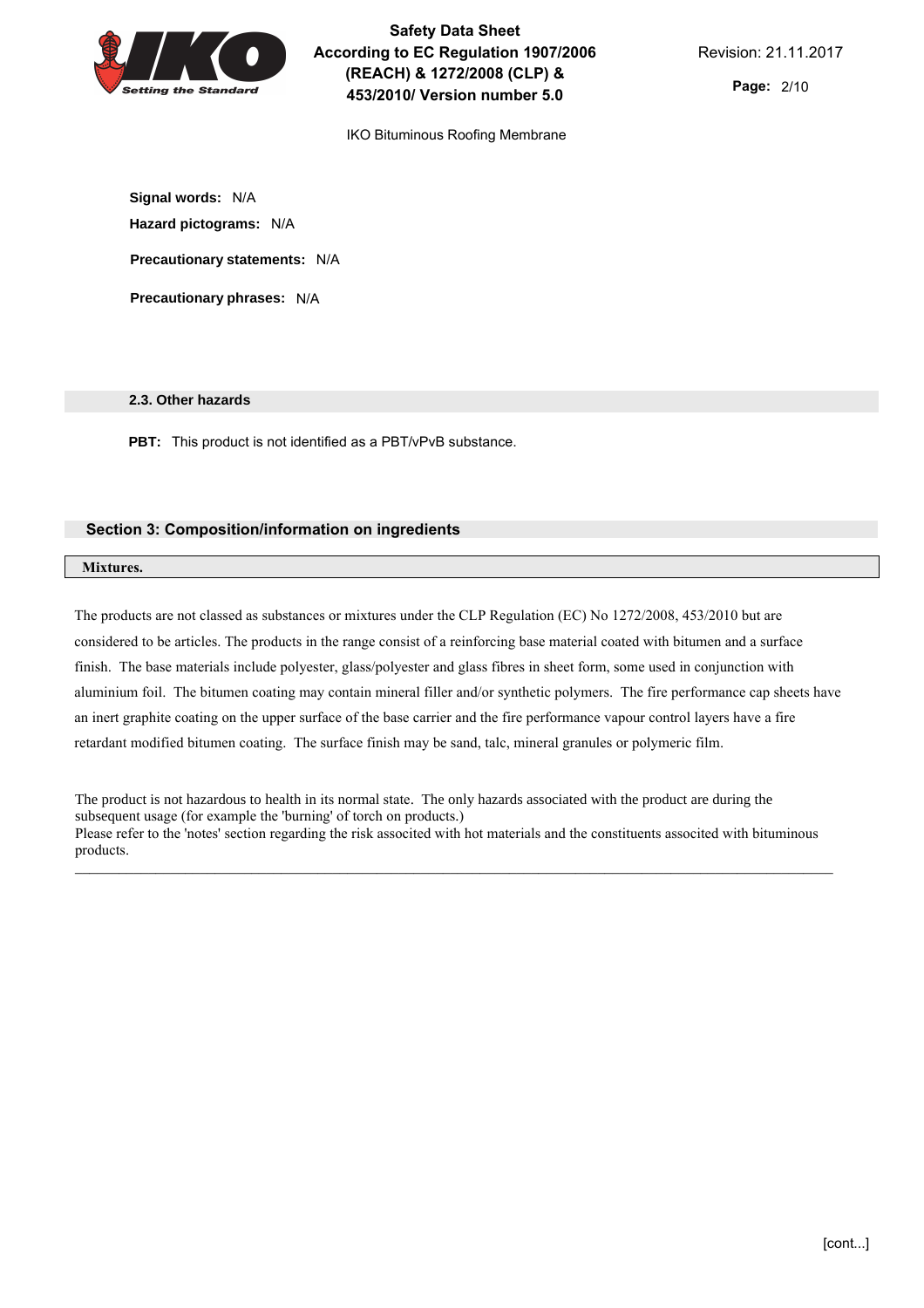

**Page:** 3/10

| <b>Section 4: First aid measures</b> |                                                                                                                                                                                                                                                                                                                                                                                                                            |  |
|--------------------------------------|----------------------------------------------------------------------------------------------------------------------------------------------------------------------------------------------------------------------------------------------------------------------------------------------------------------------------------------------------------------------------------------------------------------------------|--|
|                                      | 4.1. Description of first aid measures                                                                                                                                                                                                                                                                                                                                                                                     |  |
|                                      |                                                                                                                                                                                                                                                                                                                                                                                                                            |  |
| <b>Eyes:</b>                         | For contact with cold material, e.g. small particles, wash thoroughly with water and<br>obtain medical attention if signs of discomfort persist.<br>In case of contact with hot material, flood eye with copious quantities of cold water for<br>10-15 minutes. Do not try to remove material adhering to the eye. Cover the burn area<br>loosely with a sterile dressing, if available. Seek immediate medical attention. |  |

|                    | <u>tuusely willi a sielile ülessiily, il avallable. Seen illillieulale liieulual alleliliuli.</u> |
|--------------------|---------------------------------------------------------------------------------------------------|
| Skin:              | For contact with hot material, cool the affected area under cold running water for at             |
|                    | least 10 minutes. Do not attempt to remove anything from the burn area or apply burn              |
|                    | creams or ointments. Material adhering to skin will form a sterile barrier which will fall        |
|                    | off after a few days. Cover the burn area loosely with a sterile dressing, if available.          |
| <b>Inhalation:</b> | Seek immediate medical attention.                                                                 |
|                    | In case of inhalation of fumes, remove from exposure. If breathing becomes difficult              |
|                    | seek medical assistance.                                                                          |
|                    | If swallowed, rinse mouth with water.                                                             |

## **4.2. Most important symptoms and effects, both acute and delayed**

**IN ALL CASES IF SYMPTOMS ARE SEVERE, PERSIST OR CAUSE CONCERN, OBTAIN IMMEDIATE MEDICAL ADVICE.** First aid procedures apply when products are subjected to high temperatures, eg during the laying , or in a fire.

#### **4.3. Indication of any immediate medical attention and special treatment needed**

**Immediate / special treatment:** None Specified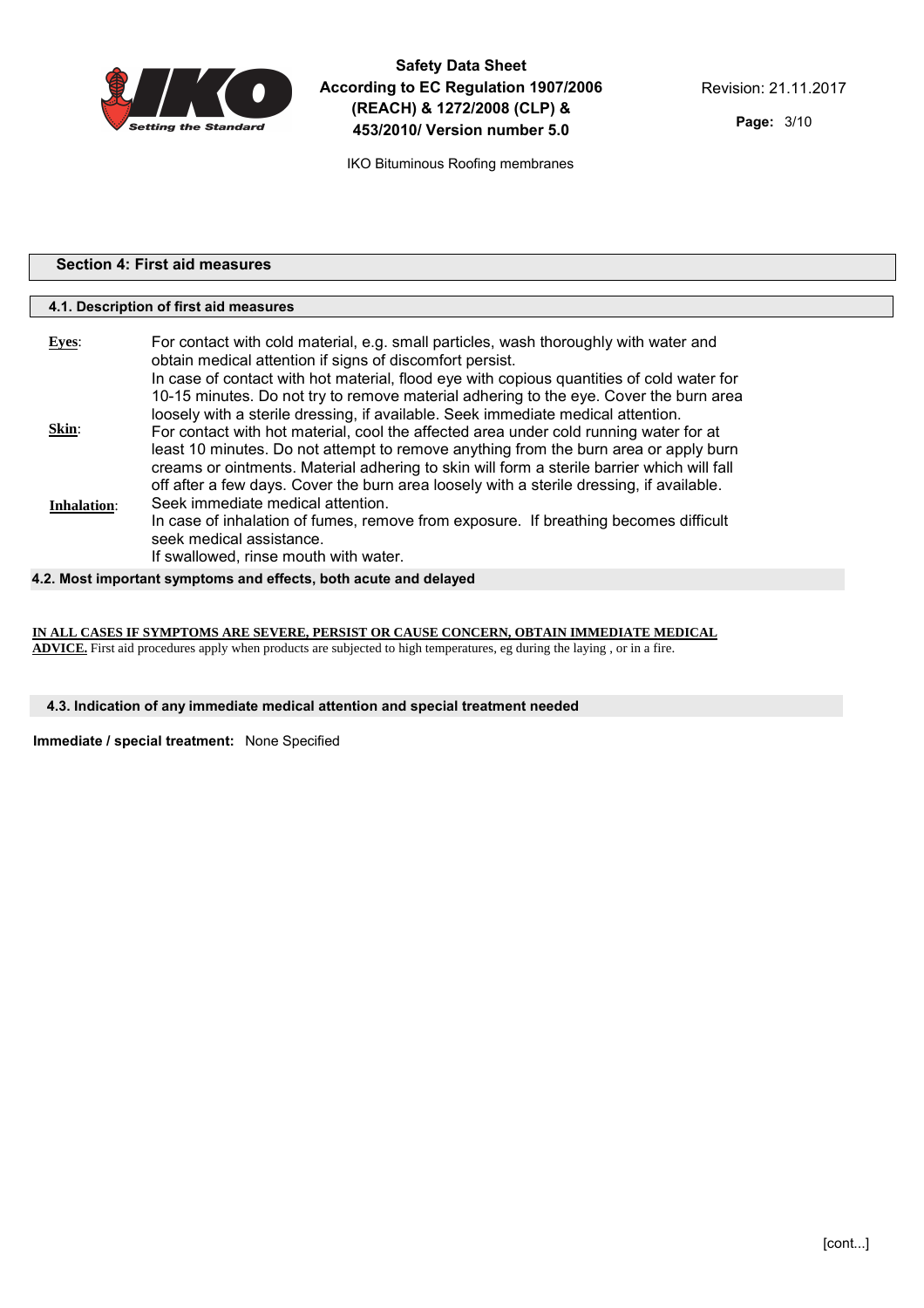

**Page:** 4/10

IKO Bituminous Roofing membranes

## **Section 5: Fire-fighting measures**

## **5.1. Extinguishing media**

Use any media suitable for the surrounding fires. Water, spray, fog, carbon dioxide (CO2), dry chemical, foam.

### **5.2. Special hazards arising from the substance or mixture**

**Exposure hazards:** None Specified

#### **5.3. Advice for fire-fighters**

**Advice for fire-fighters:** In confined areas fire-fighters should wear self-contained breathing apparatus. Extinguish fire with foam, dry powder, water fog, sand or earth

## **Section 6: Accidental release measures**

**6.1. Personal precautions, protective equipment and emergency procedures**

**Personal precautions:** None Specified

## **6.2. Environmental precautions**

**Environmental precautions:** None Specified

## **6.3. Methods and material for containment and cleaning up**

**Clean-up procedures:** Clean-up should be dealt with only by qualified personnel familiar with the specific substance.

#### **6.4. Reference to other sections**

**Reference to other sections:** Refer to section 8 of SDS.

## **Section 7: Handling and storage**

## **7.1. Precautions for safe handling**

**Handling requirements:** Be aware when in heated / liquid state, wear appropriate PPE, designed to resist high temeratures, cover skin where possible (ie arms / hands / legs)

#### **7.2. Conditions for safe storage, including any incompatibilities**

**Storage conditions:** Store under cover away from sources of heat and ignition.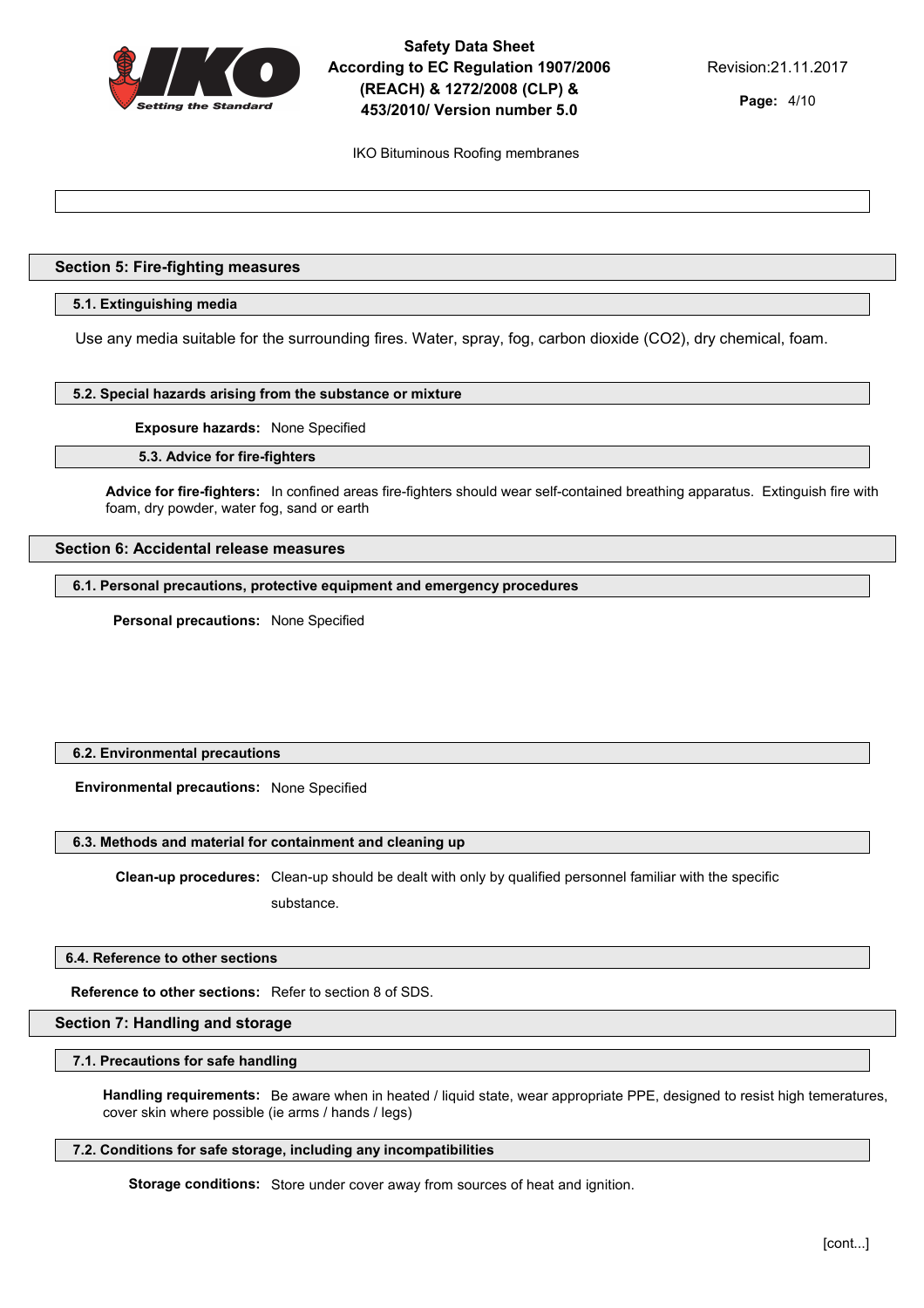

IKO Bituminous Roofing membranes

**Suitable packaging:** Must only be kept in original packaging.

#### **7.3. Specific end use(s)**

**Specific end use(s):** No data available.

## **Section 8: Exposure controls/personal protection**

## **8.1. Control parameters**

#### Non specified

 If process generated dusts or fumes are likely, follow workplace regulatory exposure limits for relevant hazards (e.g. total dust, respirable dust, silica, talc, asphalt fumes). See Annex 1 for further information.

## 8.2 Exposure controls

Engineering Controls: No special protective measures are necessary for use of this product in that it is an article, and under normal conditions of use is not expected to release, or otherwise result in exposure to a hazardous chemical. If cutting, grinding, drilling, etc. ensure that there is adequate ventilation to keep dust levels within required limits.

## Personal Protective Equipment:

- Eyes/Face: Where there is a risk of damage to the eyes/face from splashing of hot product or impact, wear eye/face protection to EN166.
- **Skin:** The use of heavy duty gloves to protect against skin abrasion and burns through contact with hot bitumen or flame of gas torch during installation is recommended.
- Respiratory: Not required under normal conditions of use. If dust or fumes are generated, wear appropriate respiratory protection.

#### Environmental Exposure Controls: Not usually required.

```
DNEL/PNEC Values
```
**DNEL / PNEC** No data available.

#### **Section 9: Physical and chemical properties**

| 9.1. Information on basic physical and chemical properties               |                                                                                                                                                       |  |  |
|--------------------------------------------------------------------------|-------------------------------------------------------------------------------------------------------------------------------------------------------|--|--|
| 9.1                                                                      | Information on basic physical and chemical properties                                                                                                 |  |  |
| Appearance:                                                              | Grey - black toned solid material. A variety of coloured slate finishes are<br>available on top layer felts.                                          |  |  |
| Odour:                                                                   | None                                                                                                                                                  |  |  |
| <b>Odour threshold:</b><br>pH:                                           | Not Applicable<br>Not Applicable                                                                                                                      |  |  |
| <b>Boiling Point:</b>                                                    | Not Applicable                                                                                                                                        |  |  |
| <b>Melting Point:</b><br><b>Flash Point:</b><br><b>Evaporation rate:</b> | Not applicable<br>Not Applicable<br>Not Applicable                                                                                                    |  |  |
| Flammability(gas, solids):                                               | roofing membranes are<br>Standard<br>bitumen<br>based<br>combustible.<br>Fire<br>performance membranes have a significantly reduced capacity to burn. |  |  |
| ilian an diarram fiancesa a la Hitre Hosttan Alat. Anno Baalcha          |                                                                                                                                                       |  |  |

Upper/lower flammability limits: Not Applicable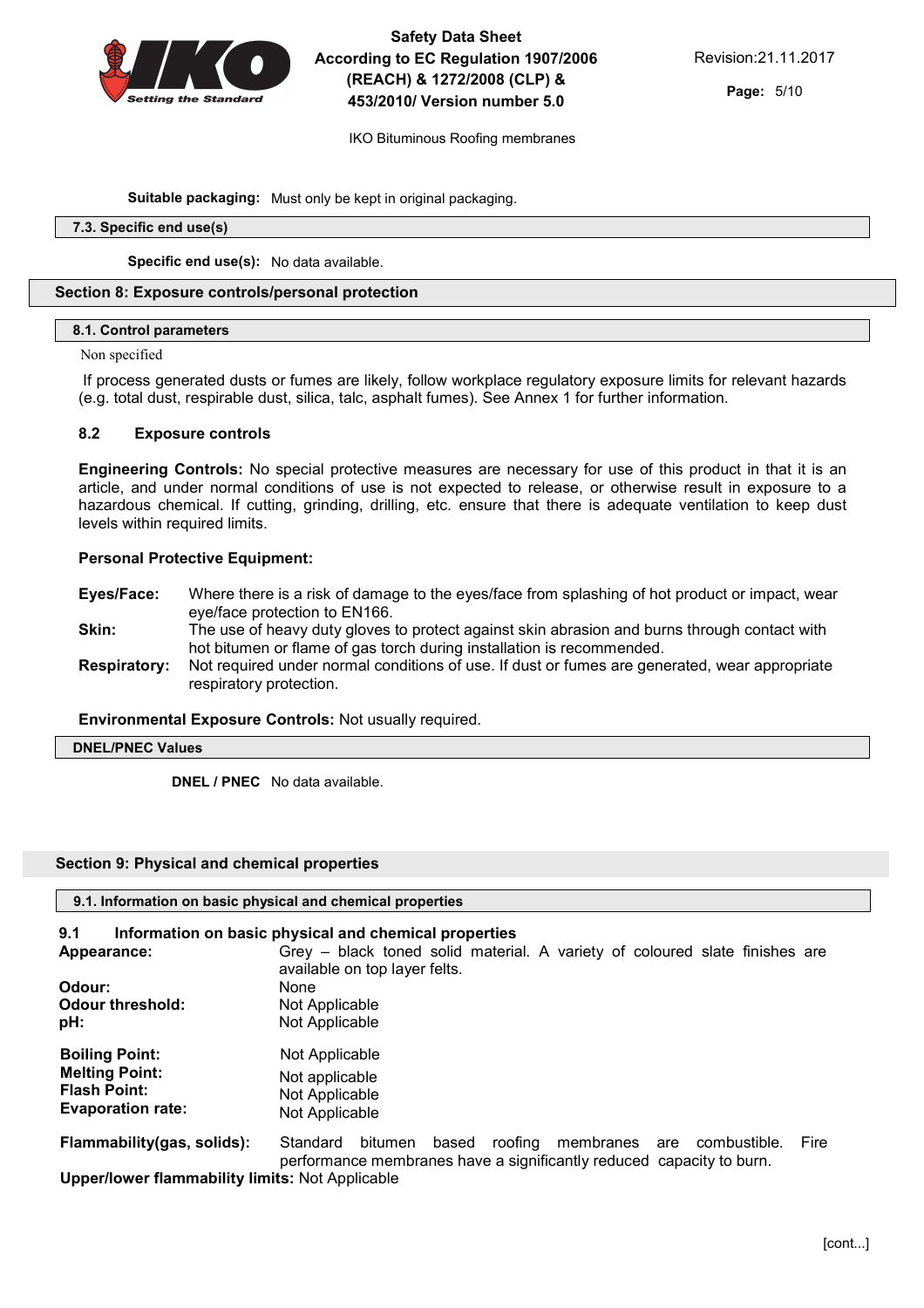

**Page:** 6/10

IKO Bituminous Roofing Membranes

| <b>Vapour Pressure:</b>              | Not Applicable              |
|--------------------------------------|-----------------------------|
| <b>Vapour Density:</b>               | Not Applicable              |
| <b>Specific Gravity:</b>             | Not applicable              |
| Solubility (H2O):                    | Not soluble                 |
| <b>Solubility in other solvents:</b> | Not Applicable              |
| <b>Auto Ignition Temp.:</b>          | No data                     |
| Decomposition temperature: No data   |                             |
| Viscosity:                           | Not Applicable              |
| <b>Explosive properties:</b>         | Not classified as explosive |
| <b>Oxidising properties:</b>         | Not classified as oxidising |
|                                      |                             |

#### **9.2. Other information**

**Other information:** No data available.

### **Section 10: Stability and reactivity**

**10.1. Reactivity**

**Reactivity:** Stable under recommended transport or storage conditions.

**10.2. Chemical stability**

**Chemical stability:** Stable under normal conditions.

## **10.3. Possibility of hazardous reactions**

**Hazardous reactions:** Hazardous reactions will not occur under normal transport or storage conditions.

#### **10.4. Conditions to avoid**

**Conditions to avoid:** None specied

## **10.5. Incompatible materials**

**Materials to avoid:** none specified

## **10.6. Hazardous decomposition products**

**Haz. decomp. products:** none specified

## **Section 11: Toxicological information**

#### **11.1. Information on toxicological effects**

**Toxicity values:**none specified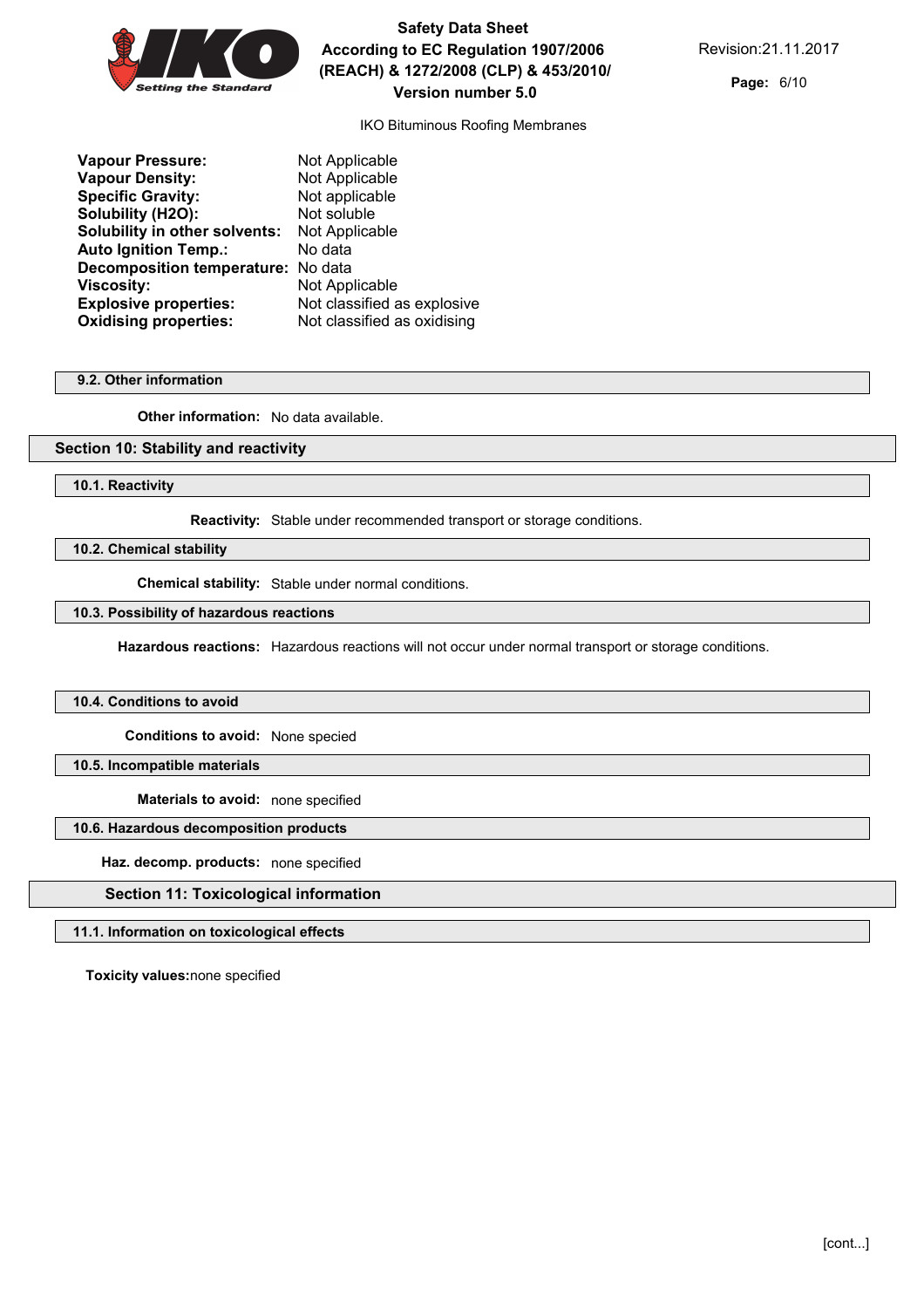

**Page:** 7/10

## IKO Bituminous Roofing membranes

#### **Symptoms / routes of exposure**

**Other information:** Not applicable.

# **Section 12: Ecological information**

**12.1. Toxicity**

**Ecotoxicity values:** Not Applicable

**12.2. Persistence and degradability**

**Persistence and degradability:** Biodegradable information not available

**12.3. Bioaccumulative potential**

**Bioaccumulative potential:** No data available.

**12.4. Mobility in soil**

**Mobility:** Not Applicable

**12.5. Results of PBT and vPvB assessment**

**PBT identification:** This product is not identified as a PBT/vPvB substance.

**12.6. Other adverse effects**

**Other adverse effects:** No data available.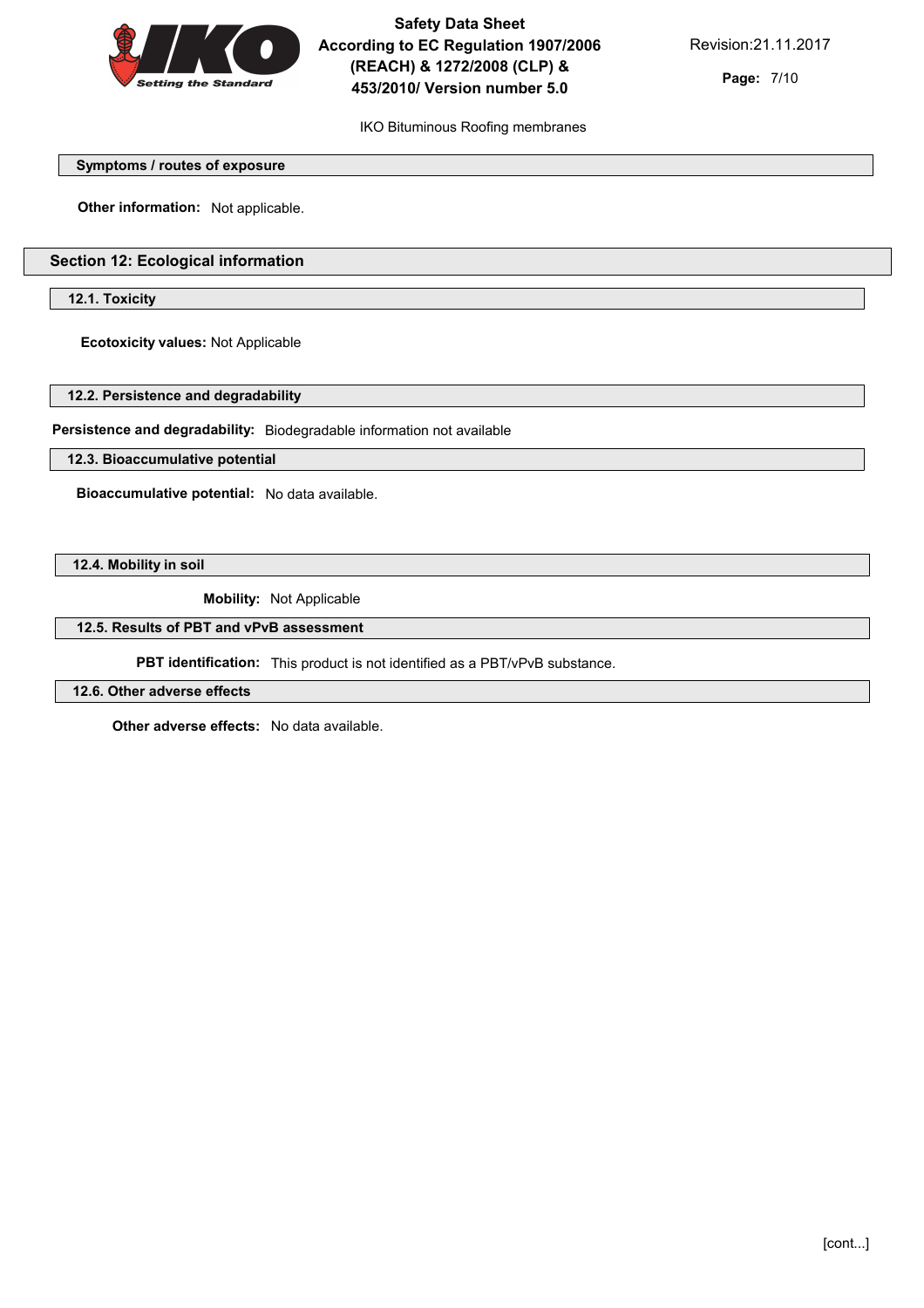

IKO Bituminous Roofing membranes

#### **Section 13: Disposal considerations**

**13.1. Waste treatment methods Disposal operations:** Arrange for disposal by a licenced waste disposal company **Waste code number:** Check with registered waste disposal company **Disposal of packaging:** Recycle paper wrapper

**NB:** The user's attention is drawn to the possible existence of regional or national

regulations regarding disposal.

# **Section 14: Transport information**

**14.1. UN number**

**UN number:** This product is not classified under the Transport Regulations

#### **14.2. UN proper shipping name**

**Shipping name:** Not Applicable

#### **14.3. Transport hazard class(es)**

Not Applicable

**14.4. Packing group**

**14.5. Environmental hazards**

#### **Environmentally hazardous:** No **Marine Marine Marine** pollutant: No **Marine Marine Marine Marine Marine Marine Marine Marine Marine Marine Marine Marine Marine Marine Marine Marine Mari**

**14.6. Special precautions for user**

**Special precautions:** No special precautions.

**Tunnel code:** Not Applicable

**Transport category:** Not applicable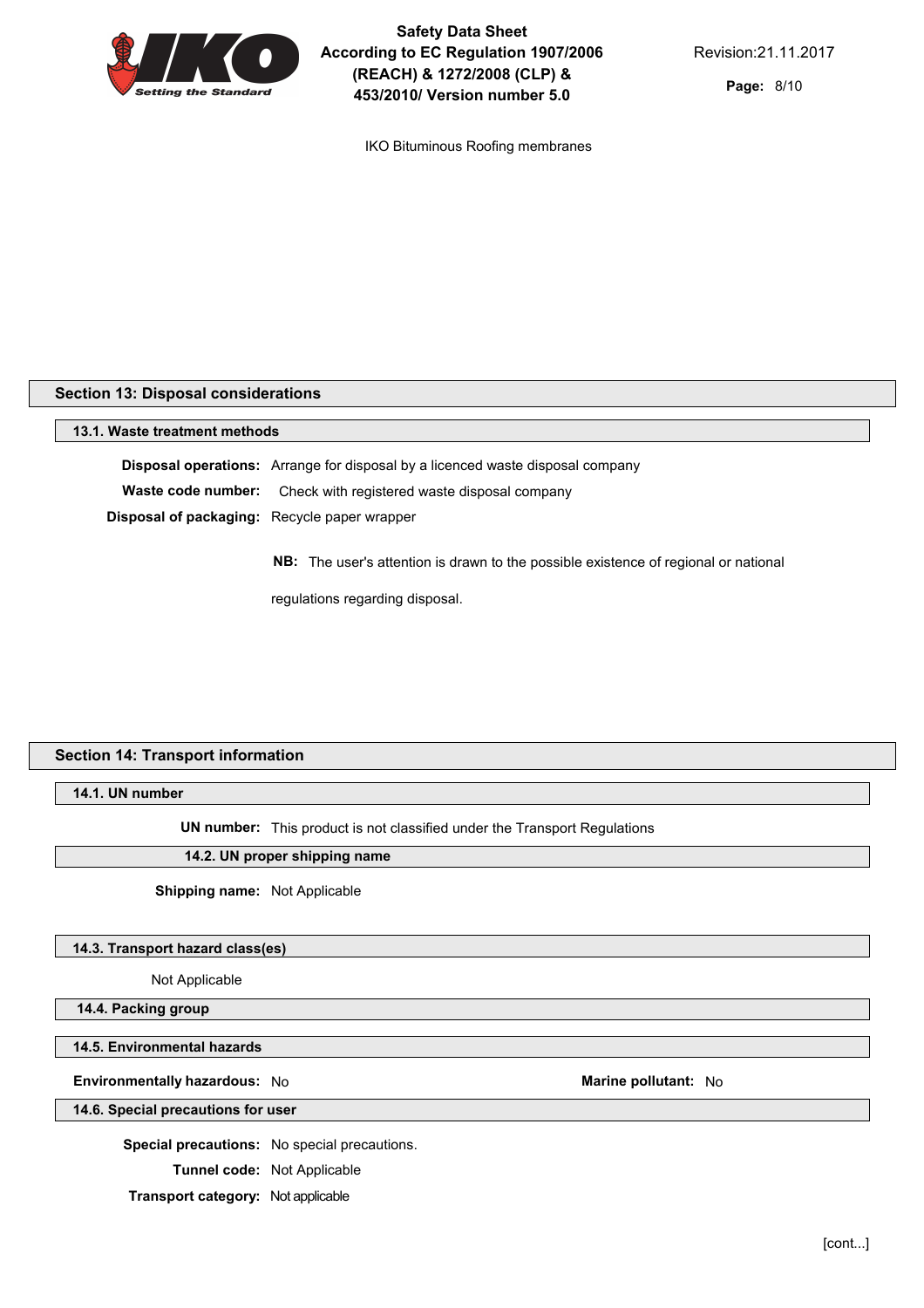

IKO Bituminous Roofing membranes

# **Section 15: Regulatory information**

**15.1. Safety, health and environmental regulations/legislation specific for the substance or mixture**

**Specific regulations:** This product is not classified under CLP or REACH

#### **15.2. Chemical Safety Assessment**

**Chemical safety assessment:** A chemical safety assessment has not been carried out

| <b>Section 16: Other information</b> |                                                                                                                     |  |  |  |
|--------------------------------------|---------------------------------------------------------------------------------------------------------------------|--|--|--|
| <b>Other information</b>             |                                                                                                                     |  |  |  |
|                                      | Other information: This safety data sheet is prepared in accordance with Commission Regulation (EU) No<br>453/2010. |  |  |  |
|                                      | * indicates text in the SDS which has changed since the last revision.                                              |  |  |  |
|                                      | Legal disclaimer: The above information is believed to be correct but does not purport to be all inclusive          |  |  |  |
|                                      | and shall be used only as a guide. This company shall not be held liable for any                                    |  |  |  |
|                                      | damage resulting from handling or from contact with the above product.                                              |  |  |  |
|                                      |                                                                                                                     |  |  |  |
| <b>Version History.</b>              |                                                                                                                     |  |  |  |
|                                      | Version 1.0 June 1st 2015 New release for Classifiaction, Labelling Packaging Regulations                           |  |  |  |
|                                      | Version 2.0 November 2015 Added Britorch SBS & Britorch APP                                                         |  |  |  |
|                                      | Version 3.0 December 2015 Added Pluvex (all types)                                                                  |  |  |  |
| Version 4.0 June 2017                | Added RoofGarden Product                                                                                            |  |  |  |

Version 5.0 Nov.2017 Added Permaflash EJ Product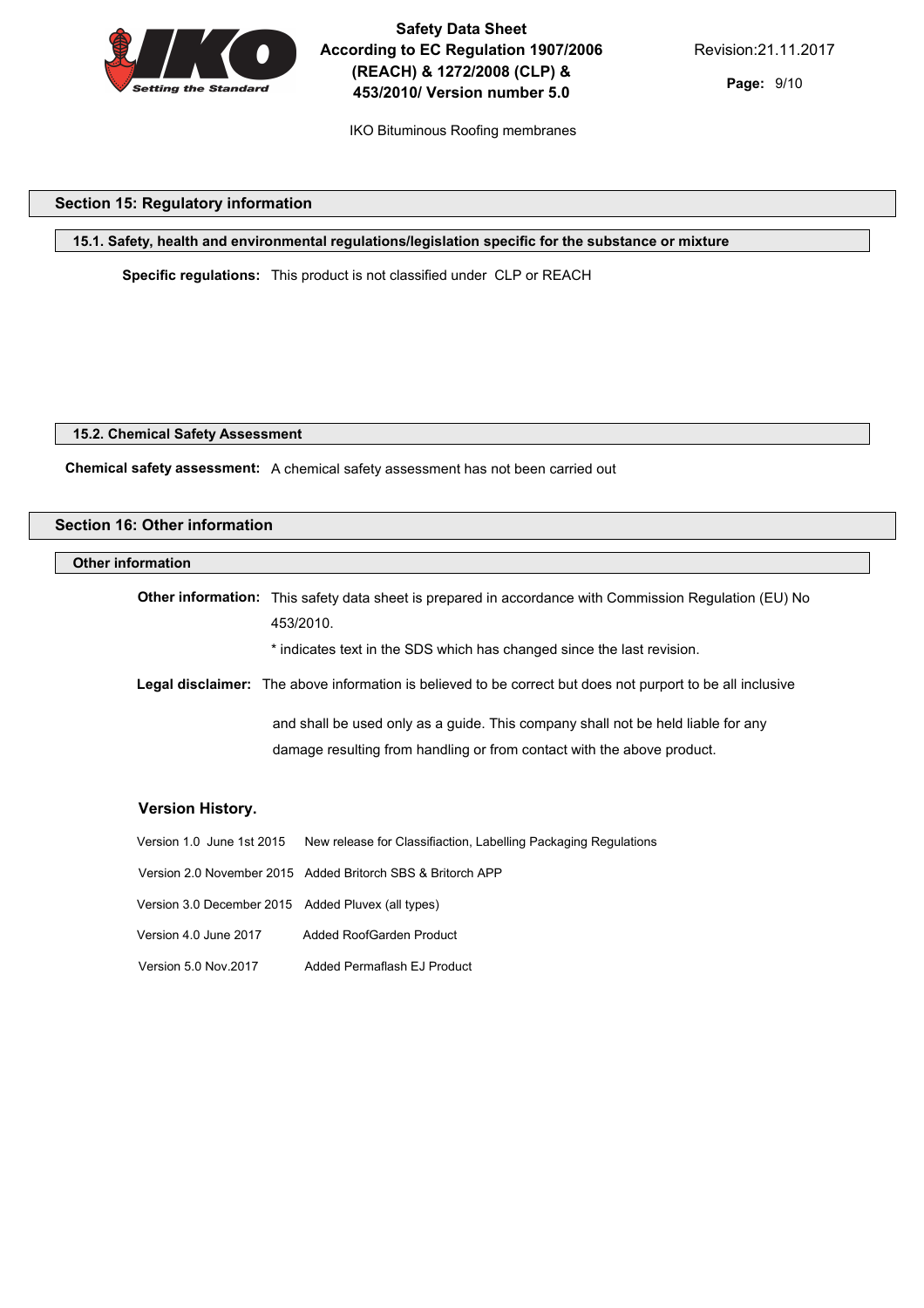Roofing felts present no inhalation hazard as supplied, however some process activities may result in the generation of either inhalable particles (use of power tools for sanding, cutting, grinding, etc.) or inhalable fumes (heating). The following information is provided to assist employers with assessing any process generated hazards.

| <b>PRODUCT</b>                          |                     |                   | <b>SUBSTANCE</b>                                                 |                      |
|-----------------------------------------|---------------------|-------------------|------------------------------------------------------------------|----------------------|
|                                         |                     |                   | (See notes below for occupational exposure limits of substances) |                      |
|                                         | Silica <sup>1</sup> | Talc <sup>2</sup> | Rag or Glassfibre <sup>3</sup>                                   | Bitumen <sup>4</sup> |
| <b>Specification Roofing Range</b>      |                     |                   |                                                                  | ✓                    |
| Ultra prevENt P&R Cap Sheet Slate       | ✓                   |                   |                                                                  | ✓                    |
| Ultra prevENt T-O Cap Sheet Slate       | ✓                   |                   |                                                                  | ✓                    |
| Mach One Cap Sheet Slate                | ✓                   |                   |                                                                  | V                    |
| Safestick prevENt Cap Sheet Slate       | ✓                   |                   |                                                                  | ✓                    |
| Safestick prevENt Underlay              | ✓                   |                   |                                                                  | ✔                    |
| Goldseal P&R Cap Sheet Slate            | ✓                   |                   |                                                                  | v                    |
| Goldseal T-O Cap Sheet Slate            | ✓                   |                   |                                                                  | ✓                    |
| Superflex P&R Cap Sheet Slate           | ✓                   |                   |                                                                  | V                    |
| Superflex T-O Cap Sheet Slate           | ✓                   |                   |                                                                  | ✓                    |
| Systems P&R Underlay                    | ✓                   |                   |                                                                  | ✓                    |
| Systems T-O Underlay                    | ✓                   |                   |                                                                  | ✓                    |
| Systems S-A Underlay                    | ✓                   |                   |                                                                  |                      |
| Systems P&R Vapour Control Layer        |                     |                   |                                                                  |                      |
| Systems T-O Vapour Control Layer        | ✓                   |                   |                                                                  | ✔                    |
| Systems S-A Vapour Control Layer        | ✓                   |                   |                                                                  | V                    |
| <b>Commercial and Standard Roofing</b>  | ✓                   |                   |                                                                  | ✓                    |
|                                         |                     |                   |                                                                  |                      |
| <b>Ranges</b>                           |                     |                   |                                                                  |                      |
| Permatorch 4.5 APP T-O Cap Sheet        | V                   |                   |                                                                  | V                    |
| Slate                                   |                     |                   |                                                                  |                      |
| Permatorch Plus Cap Sheet Slate         | ✓                   |                   |                                                                  | ✓                    |
| ProTorch SBS T-O Cap Sheet Slate        | ✓                   |                   |                                                                  | V                    |
| Turbo Torch T-O Cap Sheet Slate         | V                   |                   |                                                                  | V                    |
| TGX SBS T-O Cap Sheet Slate             | ✓                   |                   |                                                                  | v                    |
| Adesso APP T-O Cap Sheet Slate          | ✓                   |                   |                                                                  | V                    |
| IKO SBS T-O Cap Sheet Slate             | ✓                   |                   |                                                                  | V                    |
| IKO APP T-O Cap Sheet Slate             | V                   |                   |                                                                  | ✔                    |
| IKO 4KG APP Plain Waterproofing         | ✔                   |                   | ✓                                                                | ✔                    |
| Membrane                                |                     |                   |                                                                  |                      |
| <b>IKO SBS Standard Underlay</b>        | ✓                   |                   |                                                                  | V                    |
| <b>IKO SBS Premium Underlay</b>         | ✓                   |                   |                                                                  | ✓                    |
| IKO APP Polyester Universal Underlay    | V                   |                   |                                                                  | V                    |
| <b>IKO APP Glass Universal Underlay</b> | ✓                   |                   | ✓                                                                | ✓                    |
| IKO T-O Venting Layer                   |                     |                   | ✓                                                                | v                    |
| Torflex SBS / APP T-O Cap Sheets        |                     |                   |                                                                  | ✓                    |
| Slate                                   | V                   |                   |                                                                  |                      |
| Torflex APP Smooth T-O Underlay         |                     | V                 |                                                                  | V                    |
| Challenger SBS P&R Sand & Slate         | ✓                   |                   |                                                                  | ✓                    |
| Challenger Polyester P&R Sand &         | ✓                   |                   |                                                                  |                      |
| Slate                                   |                     |                   |                                                                  |                      |
| Elastomeric SBS P&R Sand & Slate        | V                   |                   |                                                                  | v                    |
| Marley Polyester / Lightweight          | V                   |                   |                                                                  |                      |
| Polyester P&R Sand                      |                     |                   |                                                                  |                      |
| Coldseal Cap Sheet                      | ✔                   |                   |                                                                  | V                    |
| Britorch APP Torch On Capsheet          | V                   |                   |                                                                  | $\checkmark$         |
| Britorch SBS Torch On Capsheet          | V                   |                   |                                                                  | v                    |
| Pluvex Range (including pre-cut)        | V                   |                   |                                                                  |                      |
| Coldseal Underlay                       |                     |                   | V                                                                |                      |